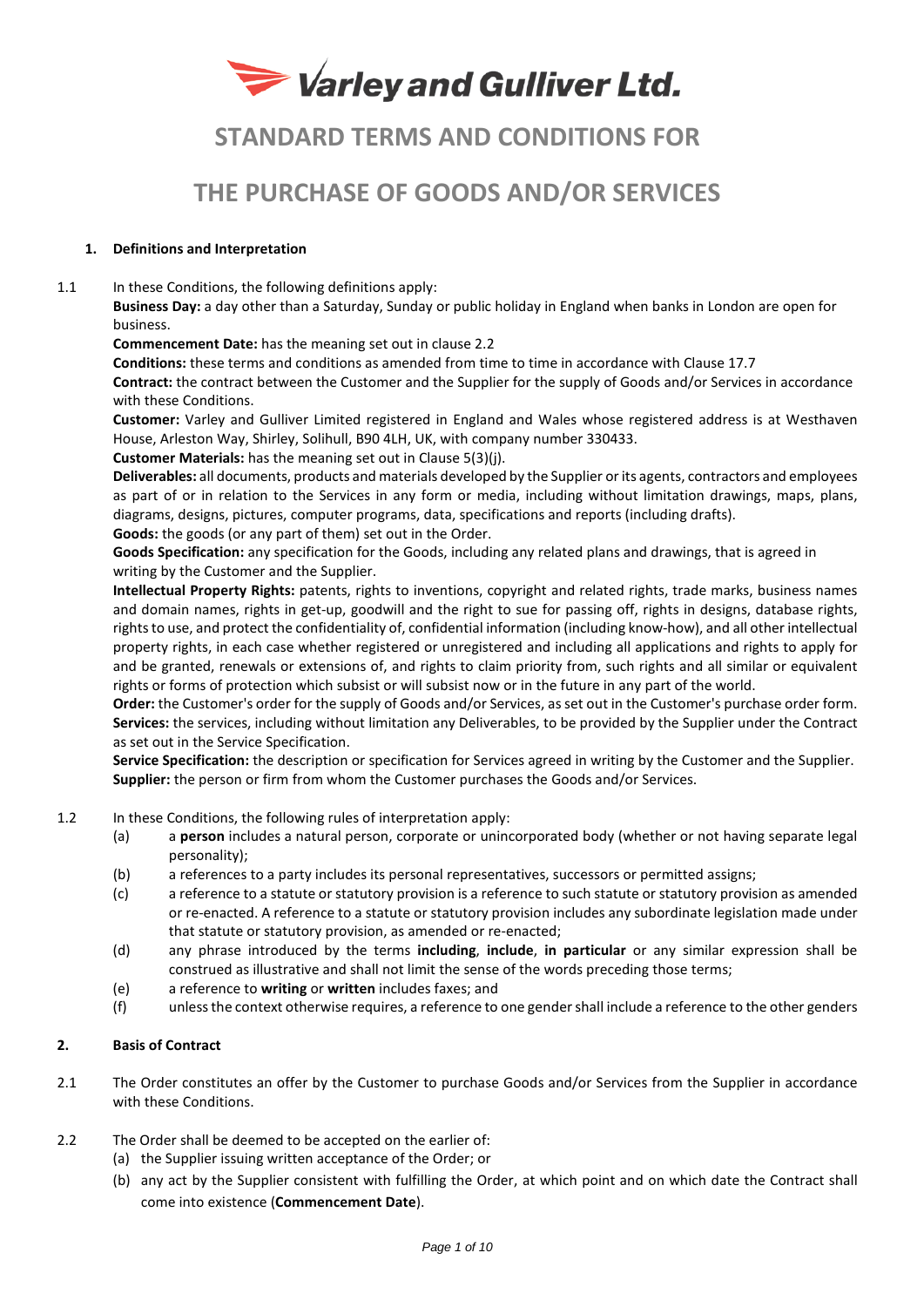

- 2.3 These Conditions apply to the Contract to the exclusion of any other terms that the Supplier seeks to impose or incorporate at any time including in accordance with Clause 2.2 (a) above, or which are implied by trade, custom, practice or course of dealing.
- 2.4 All of these Conditions shall apply to the supply of both Goods and Services except where the application to one or the other is specified.

# **3. Supply of Goods**

- <span id="page-1-0"></span>3.1 The Supplier shall ensure that the Goods shall:
	- (a) correspond with their description and any applicable Goods Specification;
		- (b) be of satisfactory quality (within the meaning of the Sale of Goods Act 1979) and fit for any purpose held out by the Supplier or made known to the Supplier by the Customer, expressly or by implication, and in this respect the Customer relies on the Supplier's skill and judgment;
		- (c) be free from defects in design, materials and workmanship
		- (d) comply with all applicable statutory and regulatory requirements relating to the manufacture, labelling, packaging, storage, handling and delivery of the Goods.
- 3.2 The Supplier shall ensure that at all times it has and maintains all the licences, permissions, authorisations, consents and permits that it needs to carry out its obligations under the Contract in respect of the Goods.
- 3.3 The Customer shall have the right to inspect and test the Goods at any time before delivery.
- 3.4 If following such inspection or testing the Customer considers that the Goods do not conform or are unlikely to comply with the Supplier's undertakings at Clause [0,](#page-1-0) the Customer shall inform the Supplier and the Supplier shall immediately take such remedial action as is necessary to ensure compliance.
- 3.5 Notwithstanding any such inspection or testing, the Supplier shall remain fully responsible for the Goods and any such inspection or testing shall not reduce or otherwise affect the Supplier's obligations under the Contract, and the Customer shall have the right to conduct further inspections and tests after the Supplier has carried out its remedial actions.

# **4. Delivery of Goods**

- 4.1 The Supplier shall ensure that:
	- (a) the Goods are properly packed and secured in such manner as to enable them to reach their destination in good condition;
	- (b) each delivery of the Goods is accompanied by a delivery note which shows the date of the Order, the Order number (if any), the type and quantity of the Goods (including the code number of the Goods (where applicable)), special storage instructions (if any) and, if the Goods are being delivered by instalments, the outstanding balance of Goods remaining to be delivered; and
	- (c) if the Supplier requires the Customer to return any packaging material for the Goods to the Supplier, that fact is clearly stated on the delivery note. Any such packaging material shall only be returned to the Supplier at the cost of the Supplier.
- 4.2 The Supplier shall deliver the Goods:
	- (a) on the date specified in the Order or, if no such date is specified, then within three (3) days of the date of the Order;
	- (b) to the Customer's premises at the address set out in the Order or as instructed by the Customer before delivery (**Delivery Location**);
	- (c) during the Customer's normal hours of business on a Business Day, or as instructed by the Customer.
- 4.3 Delivery of the Goods shall be completed on the completion of unloading of the Goods at the Delivery Location.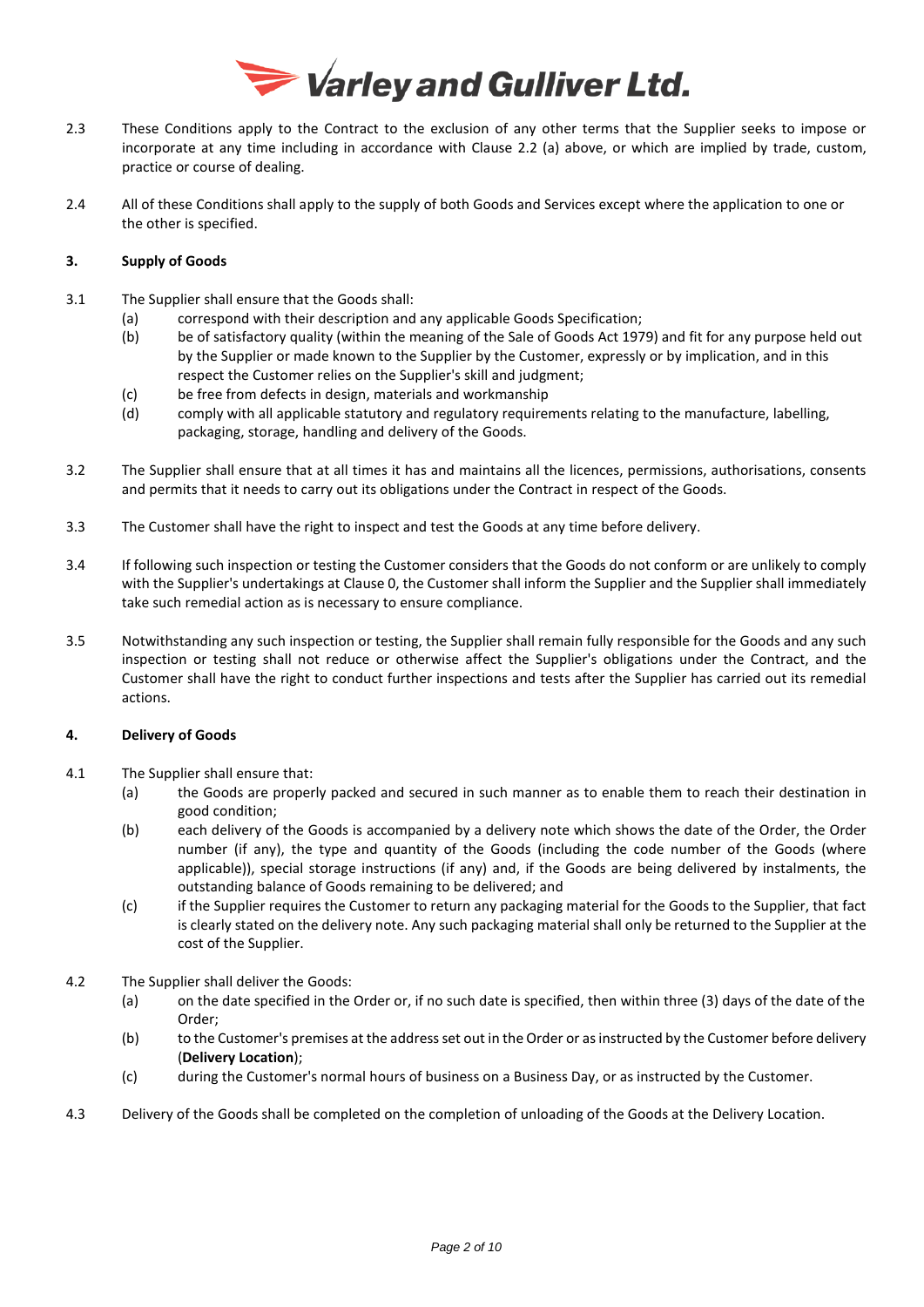

# 4.4 If the Supplier:

- (a) delivers less than eighty per cent (80%) of the quantity of Goods ordered, the Customer may reject the Goods; or
- (b) delivers more than one hundred per cent (100%) of the quantity of Goods ordered, the Customer may at its sole discretion reject the Goods or the excess Goods and any rejected Goods shall be returnable at the Supplier's risk and expense. If the Supplier delivers more or less than the quantity of Goods ordered and the Customer accepts the delivery, a pro rata adjustment shall be made to the invoice for the Goods.
- 4.5 The Supplier shall not deliver the Goods in instalments without the Customer's prior written consent. Where it is agreed that the Goods are delivered by instalments, they may be invoiced and paid for separately. However, failure by the Supplier to deliver any one instalment on time or at all or any defect in an instalment shall entitle the Customer to the remedies set out in clauses 7.1 or 7.2 below.
- 4.6 Title and risk in the Goods shall pass to the Customer on completion of delivery.

# **5 Supply of Services**

- 5.1 The Supplier shall, from the Commencement Date and for the duration of the Contract, provide the Services to the Customer in accordance with the terms of the Contract.
- 5.2 The Supplier shall meet any performance dates for the Services specified in the Order or notified to the Supplier by the Customer.
- 5.3 In providing the Services, the Supplier shall:
	- (a) co-operate with the Customer in all matters relating to the Services, and comply with all instructions of the Customer;
	- (b) perform the Services with the best care, skill and diligence in accordance with best practice in the Supplier's industry, profession or trade;
	- (c) use personnel who are suitably skilled and experienced to perform tasks assigned to them, and in sufficient number to ensure that the Supplier's obligations are fulfilled in accordance with this Contract;
	- (d) ensure that the Services and Deliverables will conform with all descriptions and specifications set out in the Service Specification, and that the Deliverables shall be fit for any purpose expressly or impliedly made known to the Supplier by the Customer;
	- (e) provide all equipment, tools and vehicles and such other items as are required to provide the Services;
	- (f) use the best quality goods, materials, standards and techniques, and ensure that the Deliverables, and all goods and materials supplied and used in the Services or transferred to the Customer, will be free from defects in workmanship, installation and design;
	- (g) obtain and at all times maintain all necessary licences and consents, and comply with all applicable laws and regulations;
	- (h) observe all health and safety rules and regulations and any other security requirements that apply at any of the Customer's premises;
	- (i) hold all materials, equipment and tools, drawings, specifications and data supplied by the Customer to the Supplier (**Customer Materials**) in safe custody at its own risk, maintain the Customer Materials in good condition until returned to the Customer, and not dispose or use the Customer Materials other than in accordance with the Customer's written instructions or authorisation; and
	- (j) not do or omit to do anything which may cause the Customer to lose any licence, authority, consent or permission upon which it relies for the purposes of conducting its business, and the Supplier acknowledges that the Customer may rely or act on the Services;

# **6. Compliance**

- 6.1 In the performance of all of its obligations under these Conditions and the Contract the Supplier shall comply with this Clause 6 at all times.
- 6.2 Each Party agrees to comply fully, at its own expense, with all applicable laws and regulations of the United Kingdom and any other applicable local law or regulation, including (without limitation) import and export laws, restrictions, national security controls, regulations and anti-corruption legislation.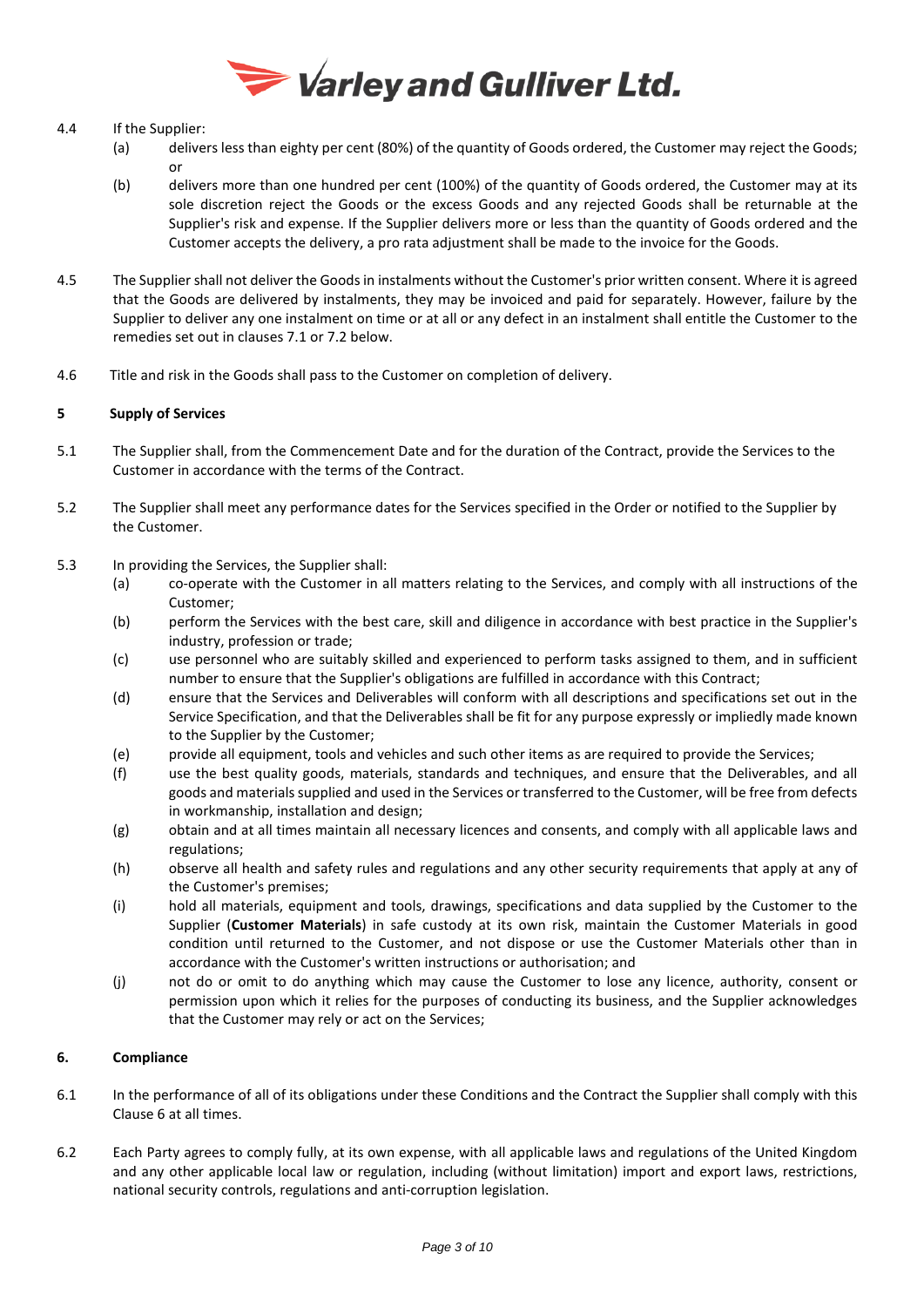

- 6.3 The Supplier represents, warrants and undertakes to the Customer that:
	- (a) in relation to these Conditions and the Contract and/or its subject matter, neither the Supplier nor any of its employees, sub-contractors or agents or others performing services on behalf of the Supplier has done (or agreed to do) or will do (or agree to do) anything which constitutes a breach by the Supplier or Customer of the Bribery Act 2010 and any and all similar anti-bribery and/or anti-corruption legislation of any jurisdiction applicable from time to time to the Supplier, the Customer, these Conditions and the Contract and/or its subject matter (including, without limitation, the U.S. Foreign Corrupt Practices Act of 1977) ("**Bribery Legislation**");
	- (b) the Supplier has in place, and will at all times during the term of the Contract continue to have in place, adequate procedures designed to prevent any person associated with the Supplier from committing an offence under any Bribery Legislation and as a minimum such procedures comply, and will at all times during the term of the Contract comply, with the most recent guidance issued from time to time by the Secretary of State pursuant to the Bribery Act 2010;
	- (c) the Supplier shall comply with all Bribery Legislation in connection with the Contract and the Customer's business and shall immediately notify the Customer if it discovers or suspects that any of its officers, directors, employees or representatives are acting or have acted in a way which violates such legislation;
	- (d) the Supplier will promptly co-operate (and will procure that each of its employees, agents, sub-contractors and any others performing services on its behalf in relation to the contract and/or its subject matter will cooperate) with the Customer and/or any regulator and/or prosecutor in any investigation relating to any breach, or alleged breach, of any Bribery Legislation by the Supplier or any of its employees, agents, sub-contractors or others performing services on its behalf; and
	- (e) neither the Supplier nor any of its shareholders, subsidiaries or affiliates nor any of its or their directors, officers, agents or employees has been subject to any investigation by any government agency with regard to any breach of Bribery Legislation.
- 6.4 The Supplier will throughout the term of the Contract comply with, monitor and enforce the obligations referred to in Clause 6.3 above;
- 6.5 The Supplier acknowledges that the Customer (including its parent company, Hill and Smith Holdings plc), have a Code of Business Conduct ("**The Code**") which is available at [www.hsholdings.co.uk](http://www.hsholdings.co.uk/) and the Supplier shall at all times, conduct, and procure that its officers, directors, employees, subsidiaries, representatives and/or any other person associated with or acting on their behalf conduct, business ethically and in accordance with the relevant provisions of The Code. This Clause shall apply whether or not the Supplier is acting pursuant to the Contract or its relationship with the Customer or any companies within the Hill & Smith Holdings PLC Group of Companies.
- 6.6 The Supplier agrees that it must be able to demonstrate its compliance with the requirements referred to in this Clause 6 at the request of and to the satisfaction of the Customer which includes, but is not limited to, the Customer having the right to inspect (upon reasonable notice) any site, records and files of the Supplier relating to the Contract (or any other business transaction with the Customer or any member of the Hill & Smith Holdings PLC Group of Companies).
- 6.7 If the Supplier fails to comply with this Clause 6, the Customer shall be entitled, in its sole discretion, to terminate the Contract and any other contracts between the Supplier and Customer without penalty to the Customer but with obligations for the Supplier to remedy any damages suffered by the Customer as a result of such termination or breach of Contract. Any termination pursuant to this Clause 6.6 will be without prejudice to any right and/or remedy, that has already accrued, or may subsequently accrue, to the Customer.
- 6.8 In confirmation of compliance with this Clause 6 the Supplier will sign an Anti-Corruption Certification substantially in the format set out in Schedule 1 as amended from time to time by the Customer, at least once in every 12 month period of the Contract.
- 6.9 The Supplier hereby represents, warrants and undertakes to the Customer that that it will not use any Conflict Minerals (gold, cassiterite, columbite-tantalite or wolframite) in its manufacturing or contract manufacturing activities or in the provision of the Goods or Services, which derive from directly or indirectly the Democratic Republic of the Congo or adjoining countries.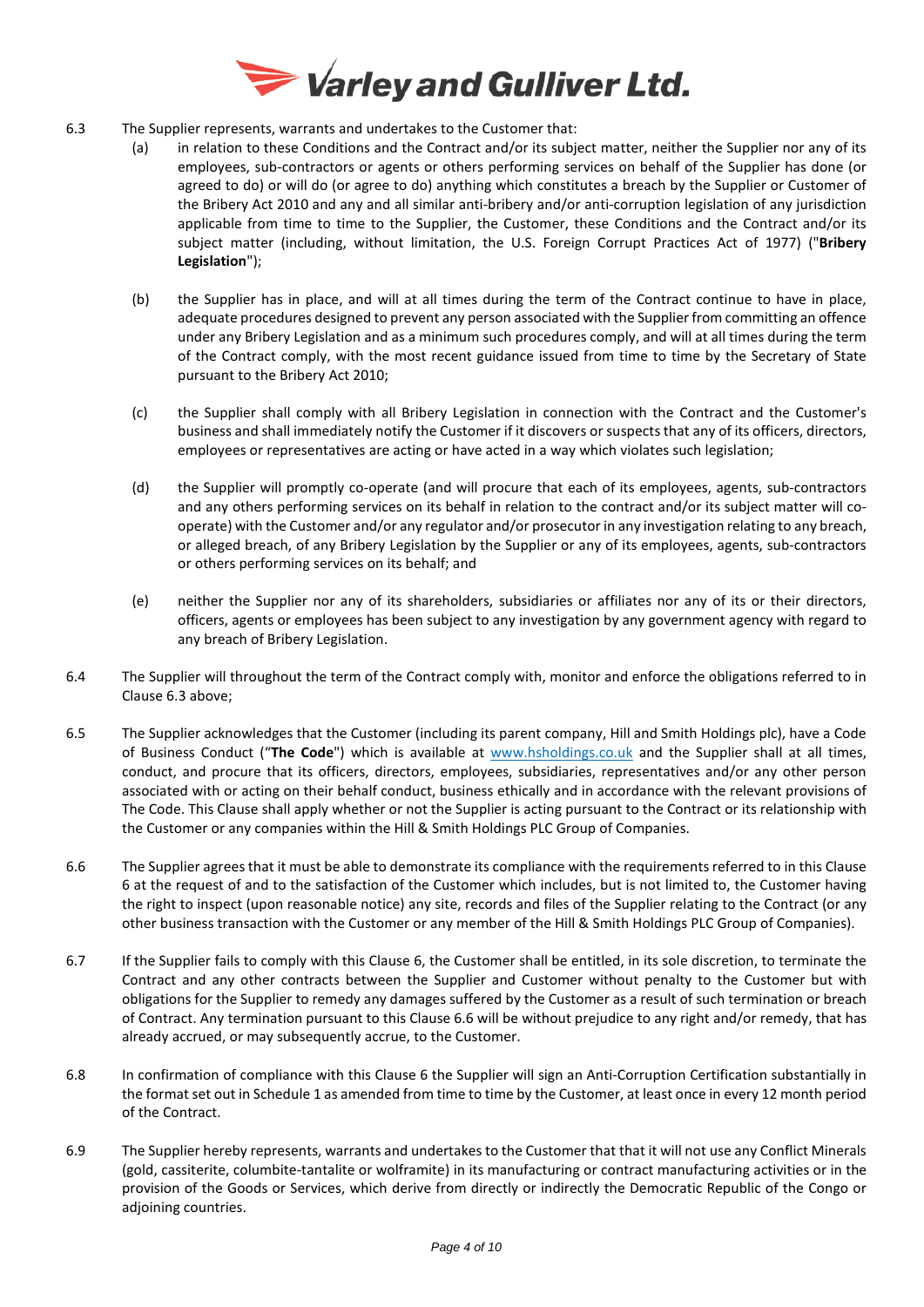

- 6.10 The Supplier shall be responsible for obtaining any necessary import and export licences or permits necessary for the performance of its obligations under the Contract and the Supplier shall be responsible for any and all customs, duties, clearance charges, taxes, brokers' fees and other amounts payable in connection with the importation, exportation and delivery of the Goods and Services and any associated technology.
- 6.11 The Supplier in addition, hereby confirms to the Customer, that it does not in the course of its general business activities, (regardless of any prior export licence, licence exception or general licence), supply Goods or Services and their associated technologies directly or indirectly to any person, entity or into any territory which is embargoed, prohibited, debarred or otherwise the subject of sanctions from the United Kingdom, the European Union, the United States of America or the territory in which the Supplier is located.
- 6.12 In addition to all other remedies available to the Customer, the Supplier shall indemnify the Customer against all liabilities, costs, expenses, damages and losses (including any direct, indirect or consequential losses, loss of profit, loss of reputation and all interest, penalties and legal and other professional costs and expenses) suffered or incurred by the Customer arising out of or in connection with the Customer's breach of any of the provisions of this Clause 5 or any relevant anti-corruption legislation.
- 6.13 For the avoidance of doubt, this Clause 6 shall survive termination or expiry of the Contract, howsoever arising.

# **7. Customer Remedies**

- 7.1 If the Supplier fails to deliver the Goods and/or perform the Services by the applicable date, the Customer shall, without limiting its other rights or remedies, have one or more of the following rights:
	- (a) to terminate the Contract with immediate effect by giving written notice to the Supplier;
	- (b) to refuse to accept any subsequent performance of the Services and/or delivery of the Goods which the Supplier attempts to make;
	- (c) to recover from the Supplier any costs incurred by the Customer in obtaining substitute goods and/or services from a third party;
	- (d) where the Customer has paid in advance for Services that have not been provided by the Supplier and/or Goods which have not been delivered by the Supplier, to have such sums refunded by the Supplier; and
	- (e) to claim damages for any additional costs, loss or expenses incurred by the Customer which are in any way attributable to the Supplier's failure to meet such dates.
- 7.2 If the Goods are not delivered by the applicable date, the Customer may, at its option, claim or deduct five per cent (5%) of the price of the Goods for each week's delay in delivery by way of liquidated damages, up to a maximum of twenty per cent (20%) of the total price of the Goods. If the Customer exercises its rights under this clause 7.2 it shall not be entitled to any of the remedies set out in clause 7.1 in respect of the Goods' late delivery.
- 7.3 If the Supplier has delivered Goods that do not comply with the undertakings set out in Clause 3.1, then, without limiting its other rights or remedies, the Customer shall have one or more of the following rights, whether or not it has accepted the Goods:
	- (a) to reject the Goods (in whole or in part) whether or not title has passed and to return them to the Supplier at the Supplier's own risk and expense;
	- (b) to terminate the Contract with immediate effect by giving written notice to the Supplier;
	- (c) to require the Supplier to repair or replace the rejected Goods, or to provide a full refund of the price of the rejected Goods (if paid);
	- (d) to refuse to accept any subsequent delivery of the Goods which the Supplier attempts to make;
	- (e) to recover from the Supplier any expenditure incurred by the Customer in obtaining substitute goods from a third party; and
	- (f) to claim damages for any additional costs, loss or expenses incurred by the Customer arising from the Supplier's failure to supply Goods in accordance with Clause 3.1.
- 7.4 These Conditions shall extend to any substituted or remedial services and/or repaired or replacement goods supplied by the Supplier.
- 7.5 The Customer's rights under this Contract are in addition to its rights and remedies implied by statute and common law.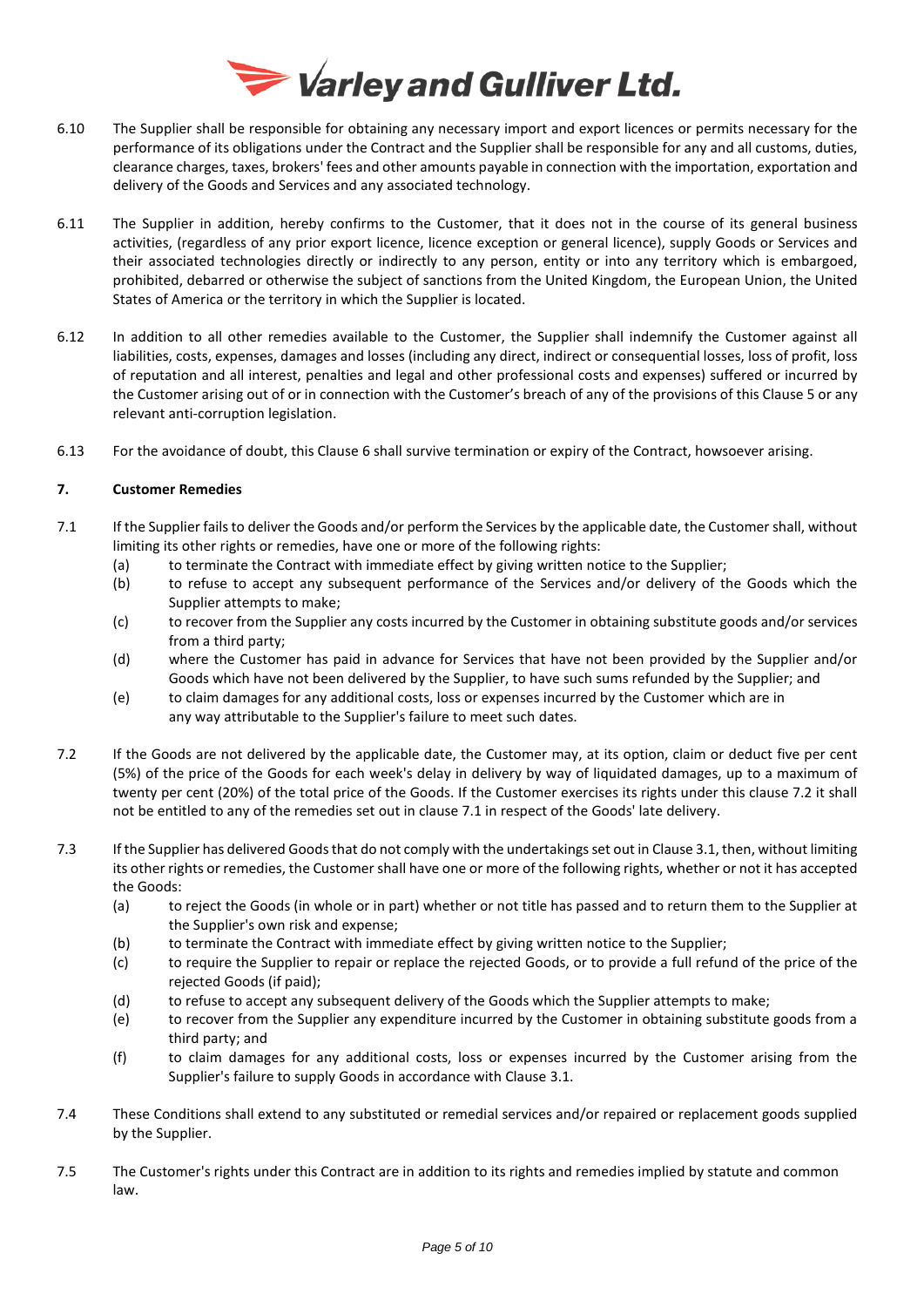

# **8 Customer's Obligations**

- 8.1 The Customer shall:
	- (a) provide the Supplier with reasonable access at reasonable times to the Customer's premises for the purpose of providing the Services; and
	- (b) provide such information as the Supplier may reasonably request for the provision of the Services and the Customer considers reasonably necessary for the purpose of providing the Services;

# **9 Charges and Payment**

- 9.1 The price for the Goods:
	- (a) shall be the price set out in the Order, or if no price is quoted, the price set out in the Supplier's published price list in force at the Commencement Date; and
	- (b) shall be inclusive of the costs of packaging, insurance and carriage of the Goods, unless otherwise agreed in writing by the Customer. No extra charges shall be effective unless agreed in writing and signed by the Customer.
- 9.2 The charges for the Servicesshall be set out in the Order, and shall be the full and exclusive remuneration of the Supplier in respect of the performance of the Services. Unless otherwise agreed in writing by the Customer, the charges shall include every cost and expense of the Supplier directly or indirectly incurred in connection with the performance of the Services.
- 9.3 In respect of Goods, the Supplier shall invoice the Customer on or at any time after completion of delivery. In respect of Services, the Supplier shall invoice the Customer on completion of the Services. Each invoice shall include such supporting information required by the Customer to verify the accuracy of the invoice, including but not limited to the relevant purchase order number.
- 9.4 In consideration of the supply of Goods and/or Services by the Supplier, the Customer shall pay the invoiced amounts within sixty days of the end of the month in which a correctly rendered invoice is provided by the Supplier to the Customer.
- 9.5 All amounts payable by the Customer under the Contract are exclusive of amounts in respect of valued added tax chargeable from time to time (**VAT**). Where any taxable supply for VAT purposes is made under the Contract by the Supplier to the Customer, the Customer shall, on receipt of a valid VAT invoice from the Supplier, pay to the Supplier such additional amounts in respect of VAT as are chargeable on the supply of the Goods and/or Services at the same time as payment is due for the supply of the Goods and/or Services.
- 9.6 If a party fails to make any payment due to the other party under the Contract by the due date for payment, then the defaulting party shall pay interest on the overdue amount at the rate prescribed in the Late Payment of Commercial Debts (Interest) Act 1998. Such interest shall accrue on a daily basis from the due date until the date of actual payment of the overdue amount, whether before or after judgment. The defaulting party shall pay the interest together with the overdue amount. This clause shall not apply to payments that the defaulting party disputes in good faith.
- 9.7 The Supplier shall maintain complete and accurate records of the time spent and materials used by the Supplier in providing the Services, and the Supplier shall allow the Customer to inspect such records at all reasonable times on request.
- 9.8 The Customer may at any time, without limiting any of its other rights or remedies, set off any liability of the Supplier to the Customer against any liability of the Customer to the Supplier, whether either liability is present or future, liquidated or unliquidated, and whether or not either liability arises under the Contract.

# **10. Intellectual Property Rights**

- 10.1 In respect of the Goods and any goods that are transferred to the Customer as part of the Services under this Contract, including without limitation the Deliverables or any part of them, the Supplier warrants that it has full clear and unencumbered title to all such items, and that at the date of delivery of such items to the Customer, it will have full and unrestricted rights to sell and transfer all such items to the Customer.
- 10.2 The Supplier assigns to the Customer, with full title guarantee and free from all third party rights, all Intellectual Property Rights in the products of the Services, including for the avoidance of doubt the Deliverables.
- 10.3 The Supplier shall obtain waivers of all moral rights in the products, including for the avoidance of doubt the Deliverables, of the Services to which any individual is now or may be at any future time entitled under Chapter IV of Part I of the Copyright Designs and Patents Act 1988 or any similar provisions of law in any jurisdiction.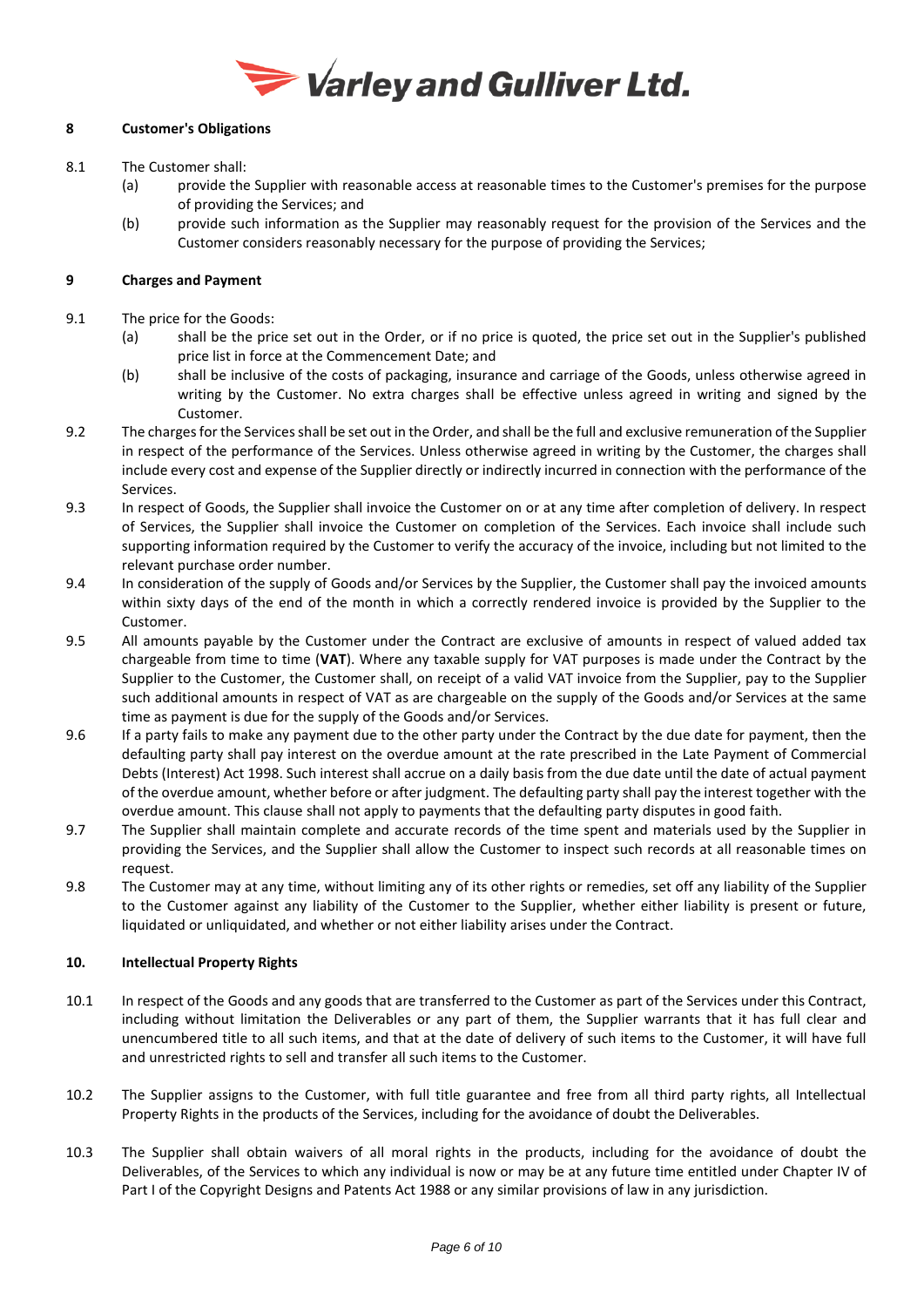

- 10.4 The Supplier shall, promptly at the Customer's request, do (or procure to be done) all such further acts and things and the execution of all such other documents as the Customer may from time to time require for the purpose of securing for the Customer the full benefit of the Contract, including all right, title and interest in and to the Intellectual Property Rights assigned to the Customer in accordance with Clause 10.2 above.
- 10.5 All Customer Materials are the exclusive property of the Customer.
- 10.6 Any background Intellectual Property Rights subsisting in any information provided by the Customer to the Supplier including in the Customer Materials shall remain vested in the Customer and the Customer shall grant to the Supplier a non-exclusive, worldwide, royalty free, revocable licence to use such background Intellectual Property Rights solely for the period of the Contract for the purposes of the Contract. Any foreground Intellectual Property Rights generated by the Supplier in the performance of its obligations under the Contract or in respect of these Conditions shall vest in the Customer absolutely and the Supplier shall have no interest right or title in respect of the same.

# **11. Indemnity**

- 11.1 The Supplier shall keep the Customer indemnified against all liabilities, costs, expenses, damages and losses (including but not limited to any direct, indirect or consequential losses, loss of profit, loss of reputation and all interest, penalties and legal costs (calculated on a full indemnity basis) and all other reasonable professional costs and expenses) suffered incurred by the Customer as a result of or in connection with:
	- (a) any claim made against the Customer for actual or alleged infringement of a third party's intellectual property rights arising out of, or in connection with, the manufacture, supply or use of the Goods, or receipt, use or supply of the Deliverables and/or the Services, to the extent that the claim is attributable to the acts or omissions of the Supplier, its employees, agents or subcontractors;
	- (b) any claim made against the Customer by a third party for death, personal injury or damage to property arising out of, or in connection with, defects in Goods, to the extent that the defects in the Goods are attributable to the acts or omissions of the Supplier, its employees, agents or subcontractors; and
	- (c) any claim made against the Customer by a third party arising out of or in connection with the supply of the Goods or the Services, to the extent that such claim arises out of the breach, negligent performance or failure or delay in performance of the Contract by the Supplier, its employees, agents or subcontractors.
- 11.2 This Clause 11 shall survive termination of the Contract.

# **12. Insurance**

During the term of the Contract and for a period of six (6) years thereafter, the Supplier shall maintain in force, with a reputable insurance company, professional indemnity insurance, product liability insurance and public liability insurance to cover the liabilities that may arise under or in connection with the Contract in the amount which is the higher of:

- (a) the insurance amount(s) specified in the Contract; or
- (b) in respect of the provision of the Services, cover in the amount of £1,000,000 (One Million Pounds) per event and £3,000,000 (Three Million Pounds) in aggregate and in respect of the manufacture and supply of Goods, cover in the amount of £1,000,000 (One Million Pounds) per event and £5,000,000 (Five Million Pounds) in the aggregate and shall, at the Customer's request, produce both the insurance certificate giving details of cover and the receipt for the current year's premium in respect of each of the requisite insurances.

# **13. Confidentiality**

- 13.1 A party (**receiving party**) shall keep in strict confidence all technical or commercial know-how, specifications, inventions, processes or initiatives which are of a confidential nature and have been disclosed to the receiving party by the other party (**disclosing party**), its employees, agents or subcontractors, and any other confidential information concerning the disclosing party's business, its products and services which the receiving party may obtain. The receiving party shall only disclose such confidential information to those of its employees, agents and subcontractors who need to know it for the purpose of discharging the receiving party's obligations under the Contract, and shall ensure that such employees, agents and subcontractors comply with the obligations set out in this clause as though they were a party to the Contract. The receiving party may also disclose such of the disclosing party's confidential information as is required to be disclosed by law, any governmental or regulatory authority or by a court of competent jurisdiction.
- 13.2 This clause 13 shall survive termination of the Contract.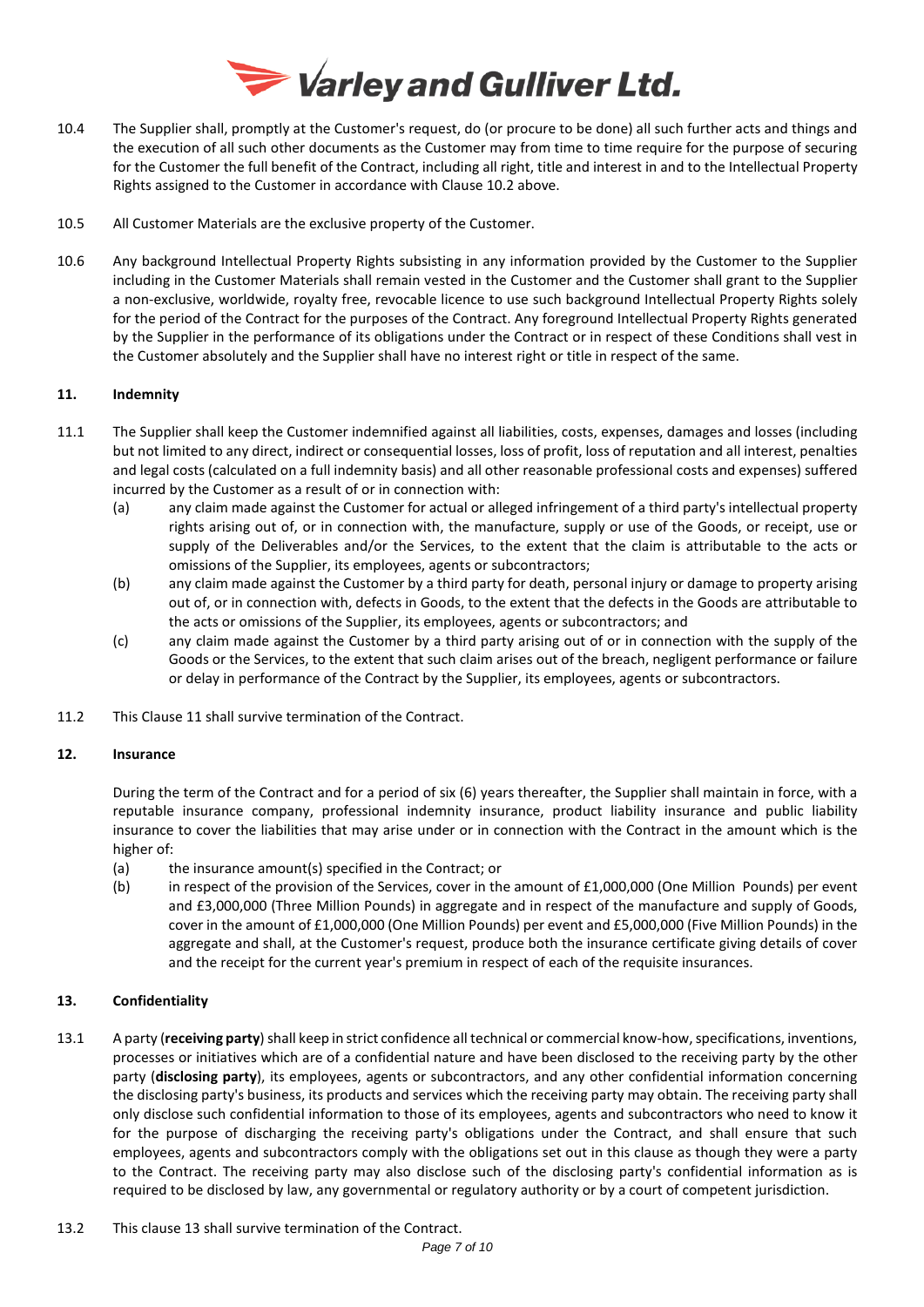

# **14. Termination**

- 14.1 Without limiting its other rights or remedies, the Customer may terminate the Contract:
	- (a) in respect of the supply of Services, by giving the Supplier one (1) months' written notice; and
	- (b) in respect of the supply of Goods, in whole or in part at any time before delivery with immediate effect by giving written notice to the Supplier, whereupon the Supplier shall discontinue all work on the Contract. The Customer shall pay the Supplier fair and reasonable compensation for any work in progress to the extent that the same cannot be redeployed or otherwise mitigated in respect of the Goods at the time of termination, but such compensation shall not include loss of anticipated profits or any consequential loss or indirect loss or damage whatsoever.
- 14.2 Without limiting its other rights or remedies, the Supplier may terminate the Contract by giving the Customer three (3) months' written notice.
- 14.3 In any of the circumstances in these Conditions in which a party may terminate the Contract, where both Goods and Services are supplied, that party may terminate the Contract in respect of the Goods, or in respect of the Services, and the Contract shall continue in respect of the remaining supply.
- 14.4 Without limiting its other rights or remedies, the Customer may terminate the Contract with immediate effect by giving written notice to the Supplier if:
	- (a) the Supplier commits a material breach of the terms of the Contract and (if such a breach is remediable) fails to remedy that breach within thirty (30) days of receipt of notice in writing to do so. For the avoidance of doubt a breach of Clause 6 of these Conditions shall constitute a material breach for the purposes of this Clause;
	- (b) the Supplier repeatedly or persistently breaches any of the terms of the Contract in such a manner as to reasonably justify the opinion that its conduct is inconsistent with it having the intention or ability to give effect to the terms of the Contract;
	- (c) the Supplier suspends, or threatens to suspend, payment of its debts or is unable to pay its debts as they fall due or admits inability to pay its debts or (being a company or limited liability partnership) is deemed unable to pay its debts within the meaning of section 123 of the Insolvency Act 1986 or (being an individual) is deemed either unable to pay its debts or as having no reasonable prospect of so doing, in either case, within the meaning of section 268 of the Insolvency Act 1986 or (being a partnership) has any partner to whom any of the foregoing apply;
	- (d) the Supplier commences negotiations with all or any class of its creditors with a view to rescheduling any of its debts, or makes a proposal for or enters into any compromise or arrangement with its creditors;
	- (e) a petition is filed, a notice is given, a resolution is passed, or an order is made, for or in connection with the winding up of the Supplier (being a company) other than for the sole purpose of a scheme for a solvent amalgamation of the Supplier with one or more other companies or the solvent reconstruction of the Supplier; (f) the Supplier (being an individual) is the subject of a bankruptcy petition or order;
	- (g) a creditor or encumbrancer of the Supplier attaches or takes possession of, or a distress, execution, sequestration or other such process is levied or enforced on or sued against, the whole or any part of its assets and such attachment or process is not discharged within fourteen (14) days;
	- (h) an application is made to court, or an order is made, for the appointment of an administrator or if a notice of intention to appoint an administrator is given or if an administrator is appointed over the Supplier (being a company);
	- (i) the holder of a floating charge over the assets of the Supplier (being a company) has become entitled to appoint or has appointed an administrative receiver;
	- (j) a person becomes entitled to appoint a receiver over the assets of the Supplier or a receiver is appointed over the assets of the Supplier;
	- (k) any event occurs, or proceeding is taken, with respect to the Supplier in any jurisdiction to which it is subject that has an effect equivalent or similar to any of the events mentioned in clause 14.4 (c) to Clause 14.4 (j) (inclusive);
	- (l) the Supplier suspends or ceases, or threatens to suspend, or cease, to carry on all or a substantial part of its business;
	- (m) the other party's financial position deteriorates to such an extent that in the Supplier's opinion the Customer's capability to adequately fulfil its obligations under the Contract has been placed in jeopardy; or
	- (n) the Supplier (being an individual) dies or, by reason of illness or incapacity (whether mental or physical), is incapable of managing his own affairs or becomes a patient under any mental health legislation.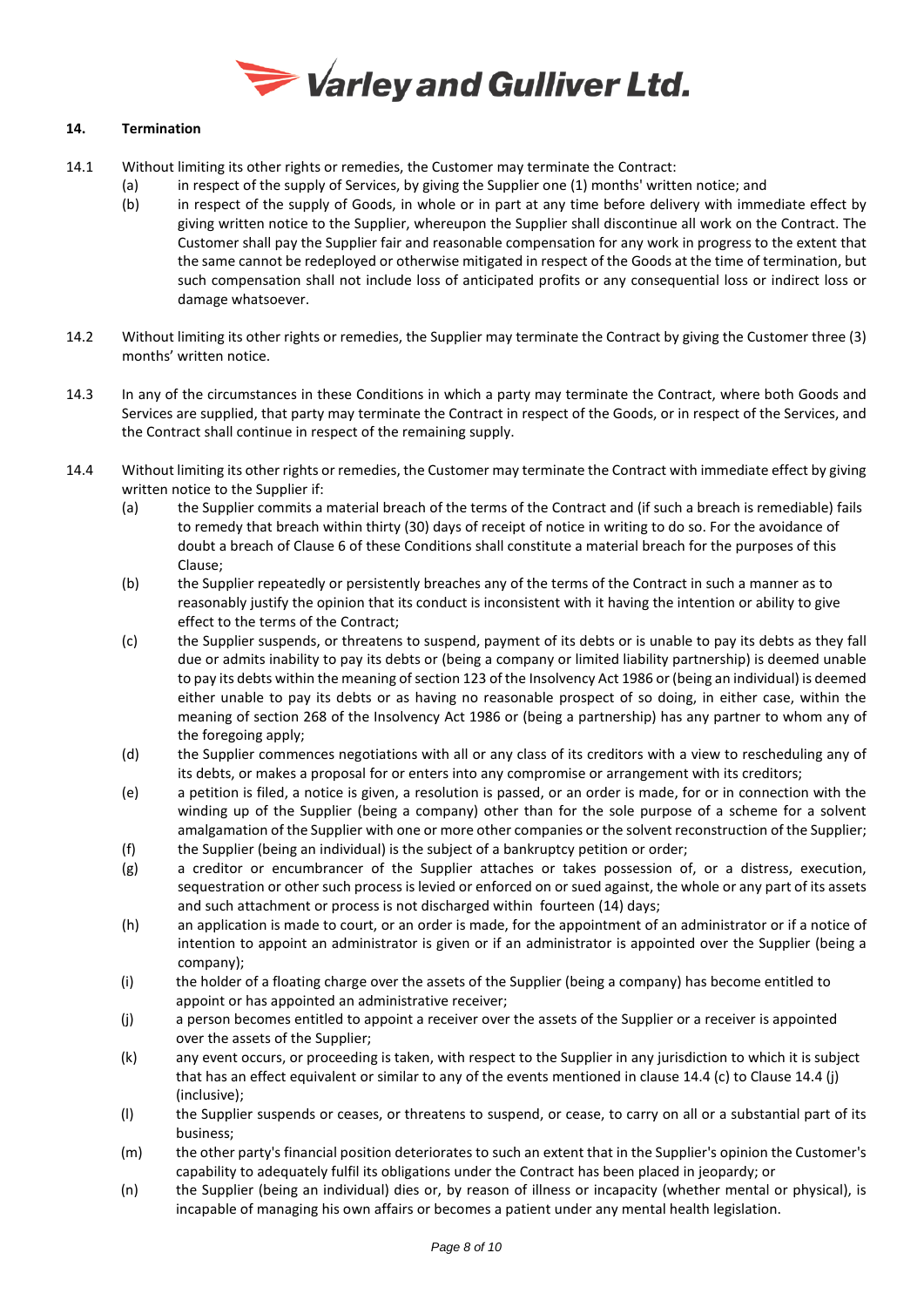

- 14.5 Termination of the Contract, however arising, shall not affect any of the parties' rights and remedies that have accrued prior to and as at the date of termination.
- 14.6 Clauses which expressly or by implication survive termination of the Contract shall continue in full force and effect.

# **15. Consequences of Termination**

On termination of the Contract for any reason, the Supplier shall immediately deliver to the Customer all Deliverables whether or not then complete, and return all Customer Materials to the Customer, to the extent that the same are not stored in backup IT systems where Supplier shall not be required to have to retrieve the same. Where the Supplier fails to deliver all Deliverables and Customer Materials to the Customer where it is reasonable to do so, then the Customer may enter the Supplier's premises and take possession of them. Until they have been returned or delivered, the Supplier shall be solely responsible for their safe keeping and will not use them for any purpose not connected with this Contract.

# **16 Force Majeure**

- 16.1 Neither party shall be in breach of the Contract nor liable for delay in performing, or failure to perform, any of its obligations under it if such a delay or failure result from events, circumstances or causes beyond its reasonable control including but not limited to, Acts of God, flood, drought, earthquake or other natural disaster; terrorist attack, civil war, civil commotion or riots, war, threat of or preparation for war, armed conflict, imposition of sanctions, embargo or breaking off of diplomatic relations; nuclear, chemical, biological contamination or sonic boom, epidemic or pandemic; any law or any action taken by a Government or a public authority including without limitation imposing an export or import restriction, quota or prohibition, and the collapse of buildings, fire, explosion or accident ("**Force Majeure Event**").
- 16.2 The Supplier shall use all reasonable endeavours to mitigate the effect of a Force Majeure Event on the performance of its obligations.
- 16.3 If a Force Majeure Event prevents, hinders or delays the Supplier's performance of its obligations for a continuous period of more than ninety (90) days, the Customer may terminate the Contract immediately by giving written notice to the Supplier.

# **17 General**

# **17.1 Assignment and Other Dealings**

- (a) The Customer may at any time assign, transfer, mortgage, charge, subcontract or deal in any other manner with all or any of its rights or obligations under the Contract.
- (b) The Supplier may not assign, transfer, mortgage, charge, subcontract, declare a trust over or deal in any other manner with all or any of its rights or obligations under the Contract without the prior written consent of the Customer.

# **17.2 Notices**

- <span id="page-8-0"></span>(a) Any notice or other communication given to a party under or in connection with the Contract shall be in writing, addressed to that party at its registered office (if it is a company) or its principal place of business (in any other case) or such other address as that party may have specified to the other party in writing in accordance with this clause, and shall be delivered personally, or sent by pre-paid first class post or other next working day delivery service, commercial courier or fax.
- (b) A notice or other communication shall be deemed to have been received: if delivered personally, when left at the address referred to in claus[e 0;](#page-8-0) if sent by pre-paid first class post or other next working day delivery service, at 9.00 am on the second Business Day after posting; if delivered by commercial courier, on the date and at the time that the courier's delivery receipt is signed; or, if sent by fax, one Business Day after transmission.
- (c) The provisions of this clause shall not apply to the service of any proceedings or other documents in any legal action.

# **17.3 Severance**

If any provision or part-provision of the Contract is or becomes invalid, illegal or unenforceable, it shall be deemed modified to the minimum extent necessary to make it valid, legal and enforceable. If such modification is not possible, the relevant provision or part-provision shall be deemed deleted. Any modification to or deletion of a provision or partprovision under this clause shall not affect the validity and enforceability of the rest of the Contract.